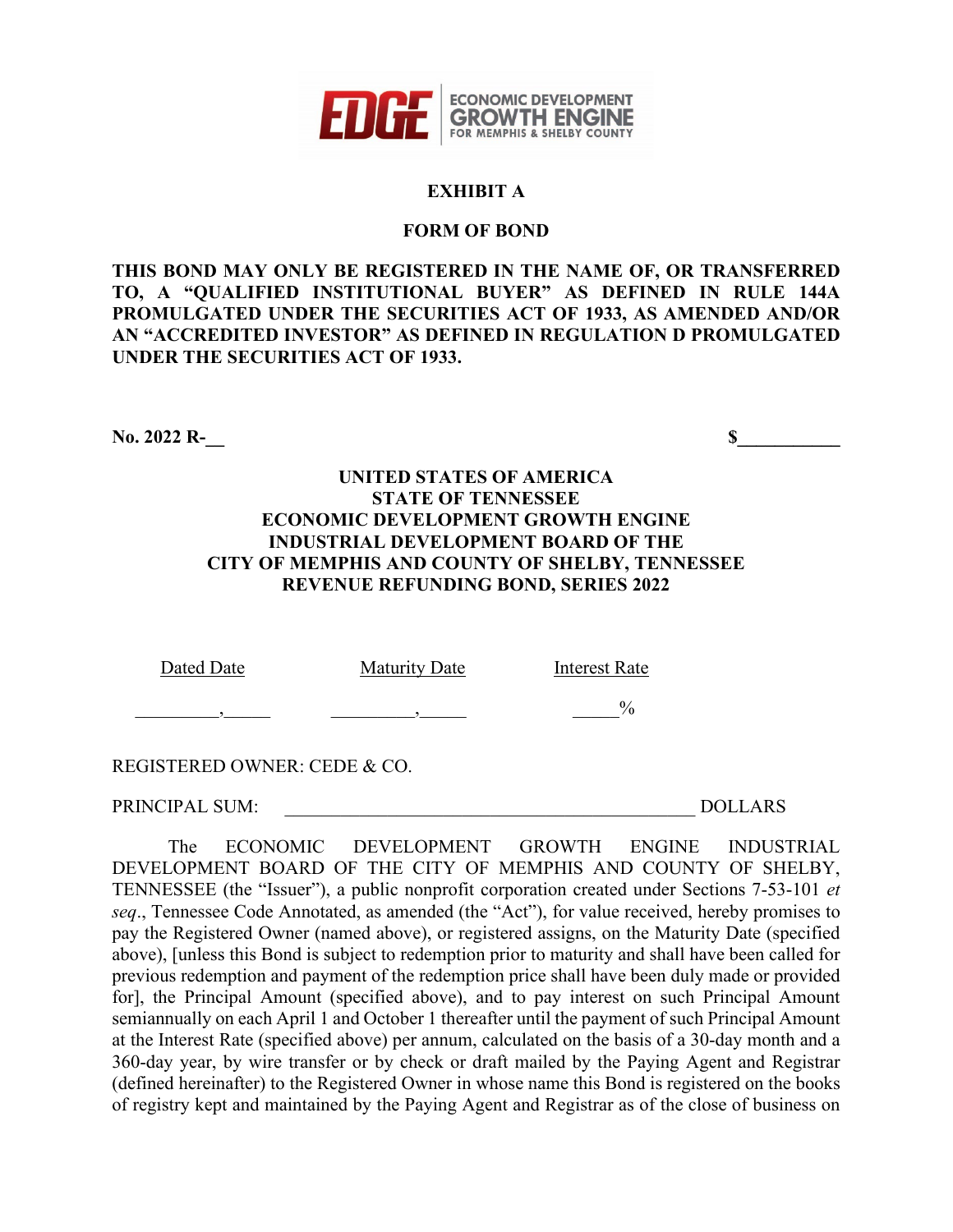the fifteenth (15th) day of the calendar month preceding the month in which interest is payable to the address of the Registered Owner as it appears on such books of registry.

The principal of and premium, if any, on this Bond are payable upon presentation and surrender hereof to  $($ the "Paying Agent and Registrar") or such other office of the Paying Agent and Registrar as may be designated for such purpose. The principal of and premium, if any, and interest on this Bond are payable in such coin or currency of the United States of America as at the respective dates of payment is legal tender for public and private debts.

This Bond is the duly authorized Series 2022 Bond (herein referred to as the "Series 2022 Bond") of the aggregate principal amount of  $\lceil \cdot \cdot \cdot \rceil$  (\$ ) of date, denomination, interest rate, maturity and redemption provisions, and is issued for the purpose of (i) currently refunding all of the outstanding principal balance of the Memphis and Shelby County Port Commission Development Revenue Bonds, Series 2011 (the "Series 2011 Bonds", referred to as the "Refunded Bonds"), and (ii) providing for the payment of certain costs of issuance of the Series 2022 Bond, under and pursuant to and in full compliance with the Constitution and statutes of the State of Tennessee, particularly the Act, and pursuant to a resolution duly adopted by the Board of Issuer on May  $\qquad$ , 2022 and approved by the Council of the City of Memphis, Tennessee (the "City Council") on June \_\_, 2022 and approved by the Board of Commissioners of the County of Shelby, Tennessee (the "County Commission") on June \_\_, 2022, collectively, the "Resolution").

[Insert other applicable redemption provisions, if any]

[Insert provisions for purchase in lieu of redemption, if any.]

Subject to the limitations and upon payment of the charges, if any, provided in the proceedings authorizing the Series 2022 Bond, the Series 2022 Bond may be exchanged at the principal office of the Paying Agent and Registrar, or such other office of the Paying Agent and Registrar as may be designated for such purpose for a like aggregate principal amount of the Series 2022 Bond of other authorized principal amounts and of the issue of this Series 2022 Bond. This Series 2022 Bond is transferable by the Registered Owner hereof (subject to restrictions on transfer), in person or by his attorney duly authorized in writing, at the office of the Paying Agent and Registrar but only in the manner, subject to the limitations and upon payment of the charges, if any, provided in the proceedings authorizing the Series 2022 Bond and upon the surrender hereof for cancellation.

The Series 2022 Bond is issued under and secured solely by and entitled to the security of the Indenture, duly executed and delivered by the Issuer to the Bond Trustee (as defined in the Indenture), and all of the right, title and interest of the Issuer in and to the Interlocal Agreement (excluding the right of the Issuer to receive payment of its fees and expenses, the Issuer's right to indemnification in certain circumstances and the Issuer's right to approve, execute and deliver supplements and amendments to the Interlocal Agreement), are assigned by the Issuer to the Bond Trustee as security for the Bond. Reference is made to the Indenture, to the Interlocal Agreement and to all amendments thereto for the provisions, among others, with respect to the nature and extent of the security, the rights, duties and obligations of the Issuer, the Bond Trustee and the rights of the holders of the Bond, and to all the provisions of which the holder hereof by the acceptance of this Bond assents.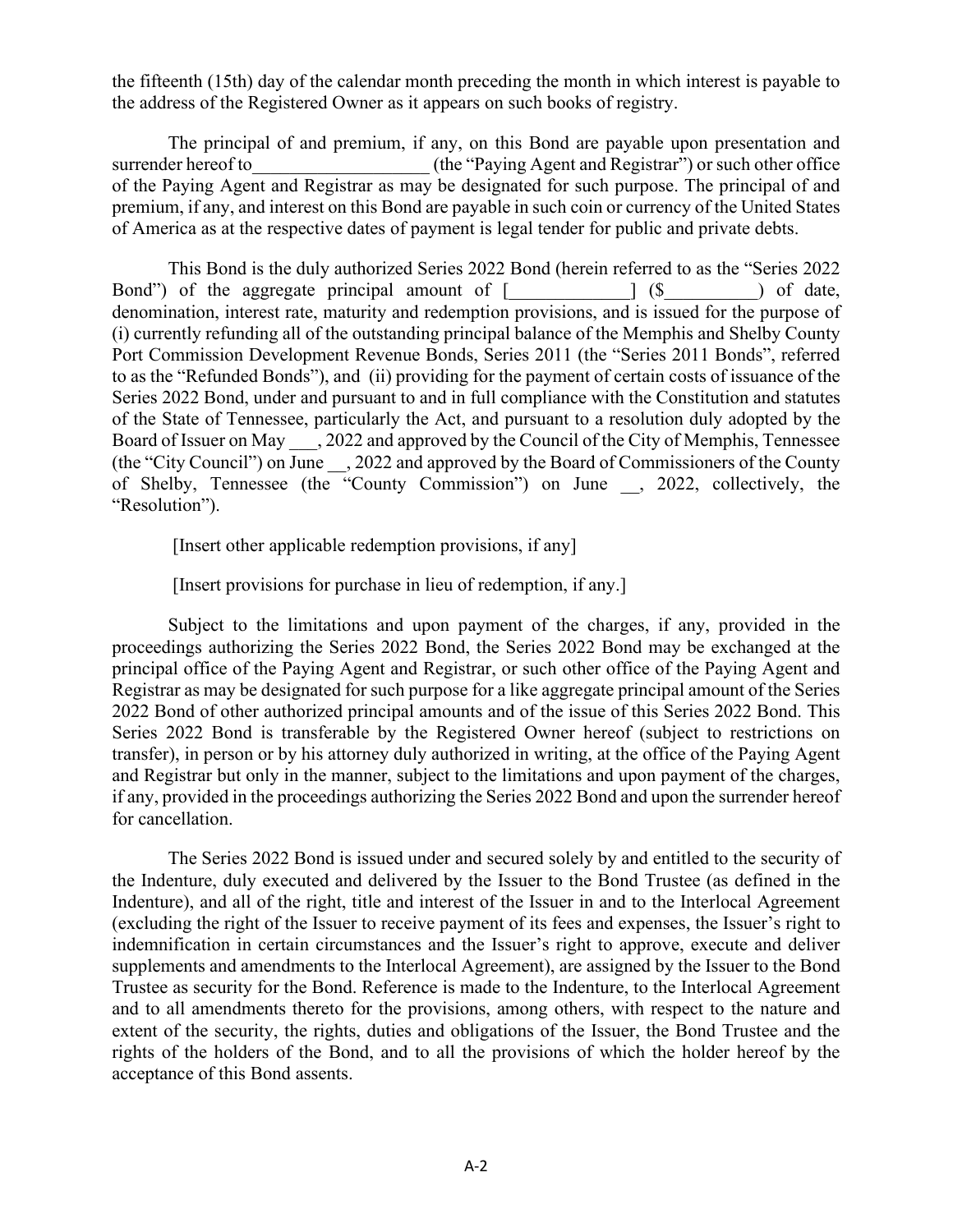THIS SERIES 2022 BOND SHALL BE A LIMITED OBLIGATION OF THE ISSUER PAYABLE SOLELY FROM AND SECURED BY AN ASSIGNMENT AND PLEDGE OF THE TRUST ESTATE GRANTED UNDER THE INDENTURE CONSISTING PRIMARILY OF (I) ALL RIGHT, TITLE AND INTEREST OF THE PORT COMMISSION IN AND TO THE REVENUES, (II) ALL RIGHT, TITLE AND INTEREST OF THE PORT COMMISSION IN AND TO THAT CERTAIN INTERLOCAL AGREEMENT, (III) ALL PROFITS, INCOME AND OTHER SUMS DUE AND TO BECOME DUE UNDER AND PURSUANT TO ANY OF THE FOREGOING, AND (IV) ALL MONEYS AND SECURITIES IN ANY ONE OF THE FUNDS OR ACCOUNTS ESTABLISHED UNDER THE INDENTURE (OTHER THAN THE REBATE FUND). THE ISSUER HAS NO TAXING POWER.

THIS SERIES 2022 BOND AND THE INTEREST THEREON DOES NOT NOW AND SHALL NEVER CONSTITUTE A CHARGE AGAINST THE GENERAL CREDIT OR TAXING POWER OF THE ISSUER, THE STATE OR ANY POLITICAL SUBDIVISION THEREOF INCLUDING, WITHOUT LIMITATION, THE CITY AND THE COUNTY AND THE SERIES 2022 BOND AND THE INTEREST THEREON DOES NOT NOW AND SHALL NEVER CONSTITUTE A DEBT OF THE STATE OR ANY POLITICAL SUBDIVISION THEREOF, INCLUDING, WITHOUT LIMITATION, THE CITY AND THE COUNTY, WITHIN THE MEANING OF ANY CONSTITUTIONAL OR STATUTORY PROVISION WHATSOEVER; NEITHER THE STATE NOR ANY POLITICAL SUBDIVISION THEREOF INCLUDING, WITHOUT LIMITATION, THE CITY AND THE COUNTY, SHALL IN ANY EVENT BE LIABLE FOR THE PAYMENT OF THE PRINCIPAL OF, PREMIUM, IF ANY, OR INTEREST ON THE SERIES 2022 BOND OR FOR THE PERFORMANCE OF ANY PLEDGE, MORTGAGE, OBLIGATION OR AGREEMENT OF ANY KIND WHATSOEVER THAT MAY BE UNDERTAKEN BY THE ISSUER (EXCEPT TO THE EXTENT THAT THE CITY AND THE COUNTY IS OBLIGATED UNDER THE INTERLOCAL AGREEMENT); NO BREACH BY THE ISSUER OF ANY SUCH PLEDGE, MORTGAGE, OBLIGATION OR AGREEMENT SHALL IMPOSE ANY LIABILITY, PECUNIARY OR OTHERWISE, UPON THE STATE OR ANY POLITICAL SUBDIVISION THEREOF INCLUDING, WITHOUT LIMITATION, THE CITY AND THE COUNTY, OR ANY CHARGE UPON THEIR GENERAL CREDIT OR TAXING POWER.

NO MEMBER, DIRECTOR, OFFICER, EMPLOYEE OR AGENT OF THE ISSUER, INCLUDING ANY PERSON EXECUTING THE INDENTURE OR THE SERIES 2022 BOND, SHALL BE LIABLE PERSONALLY ON THE SERIES 2022 BOND OR FOR ANY REASON RELATING TO THE ISSUANCE OF THE SERIES 2022 BOND. NO RECOURSE SHALL BE HAD FOR THE PAYMENT OF THE PRINCIPAL OF OR THE INTEREST ON THE SERIES 2022 BOND, OR FOR ANY CLAIM BASED ON THE SERIES 2022 BOND, OR OTHERWISE IN RESPECT OF THE SERIES 2022 BOND, OR BASED ON OR IN RESPECT OF THE INDENTURE OR ANY SUPPLEMENTAL INDENTURE, AGAINST ANY MEMBER, DIRECTOR, OFFICER, EMPLOYEE OR AGENT, AS SUCH, OF THE ISSUER OR ANY SUCCESSOR, WHETHER BY VIRTUE OF ANY CONSTITUTION, STATUTE OR RULE OF LAW, OR BY THE ENFORCEMENT OF ANY ASSESSMENT OR PENALTY OR OTHERWISE, ALL SUCH LIABILITY BEING, BY THE ACCEPTANCE OF THIS SERIES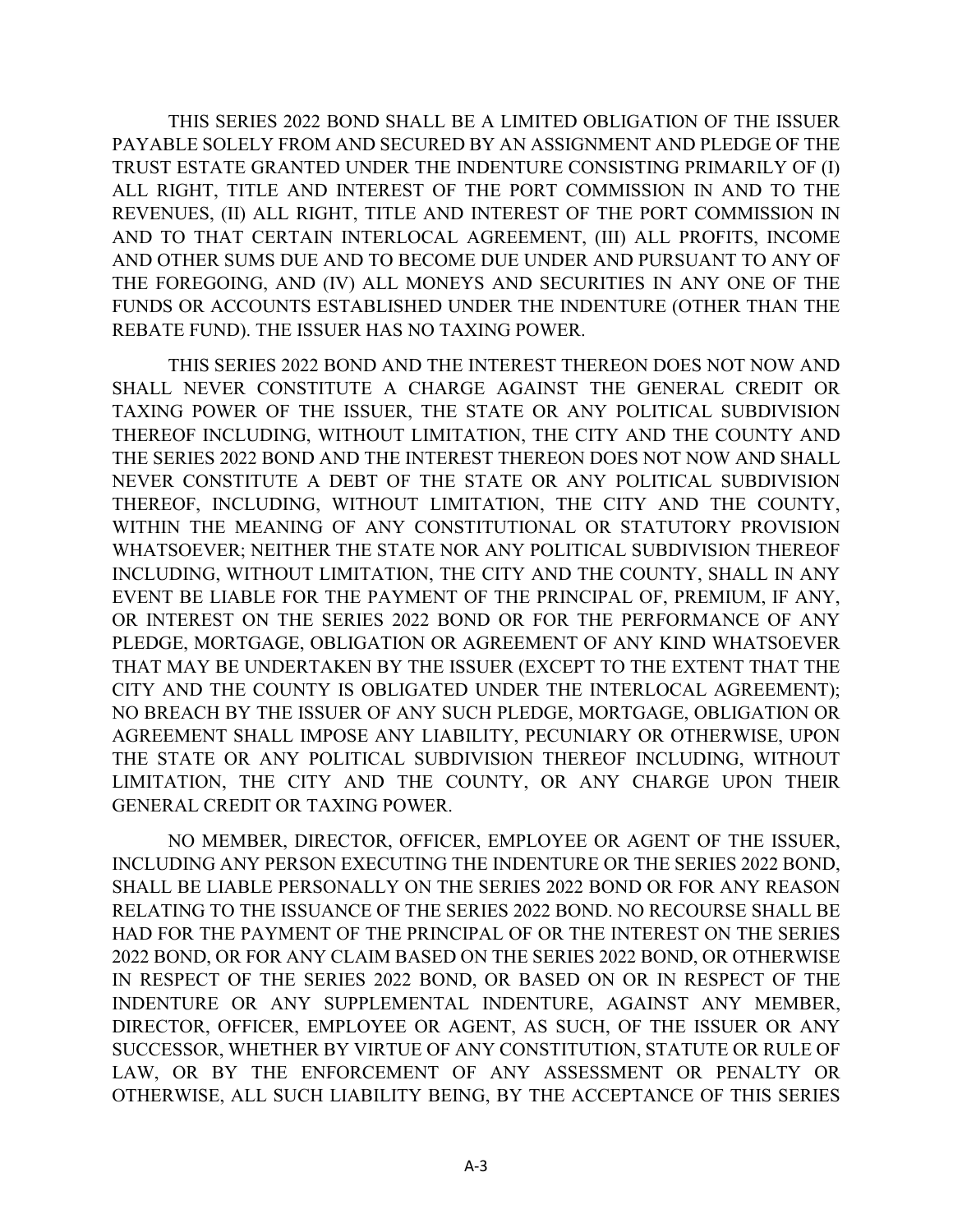## 2022 BOND AND AS PART OF THE CONSIDERATION FOR THE ISSUE OF THE SERIES 2022 BOND, EXPRESSLY WAIVED AND RELEASED.

This Series 2022 Bond shall not be valid or become obligatory for any purpose or be entitled to any security or benefit under the Indenture or the Interlocal Agreement until the certificate of authentication hereon shall have been duly executed by the Bond Trustee by manual signature.

It is hereby certified, recited and declared that all acts, conditions and things required to have happened, to exist and to have been performed precedent to and in the issuance of the Series 2022 Bond have happened and have been performed in regular and due time, form and manner as required by law, and that the Series 2022 Bond does not exceed any constitutional or statutory limitation of indebtedness.

[Remainder of Page Intentionally Left Blank; Signatures on Following Page]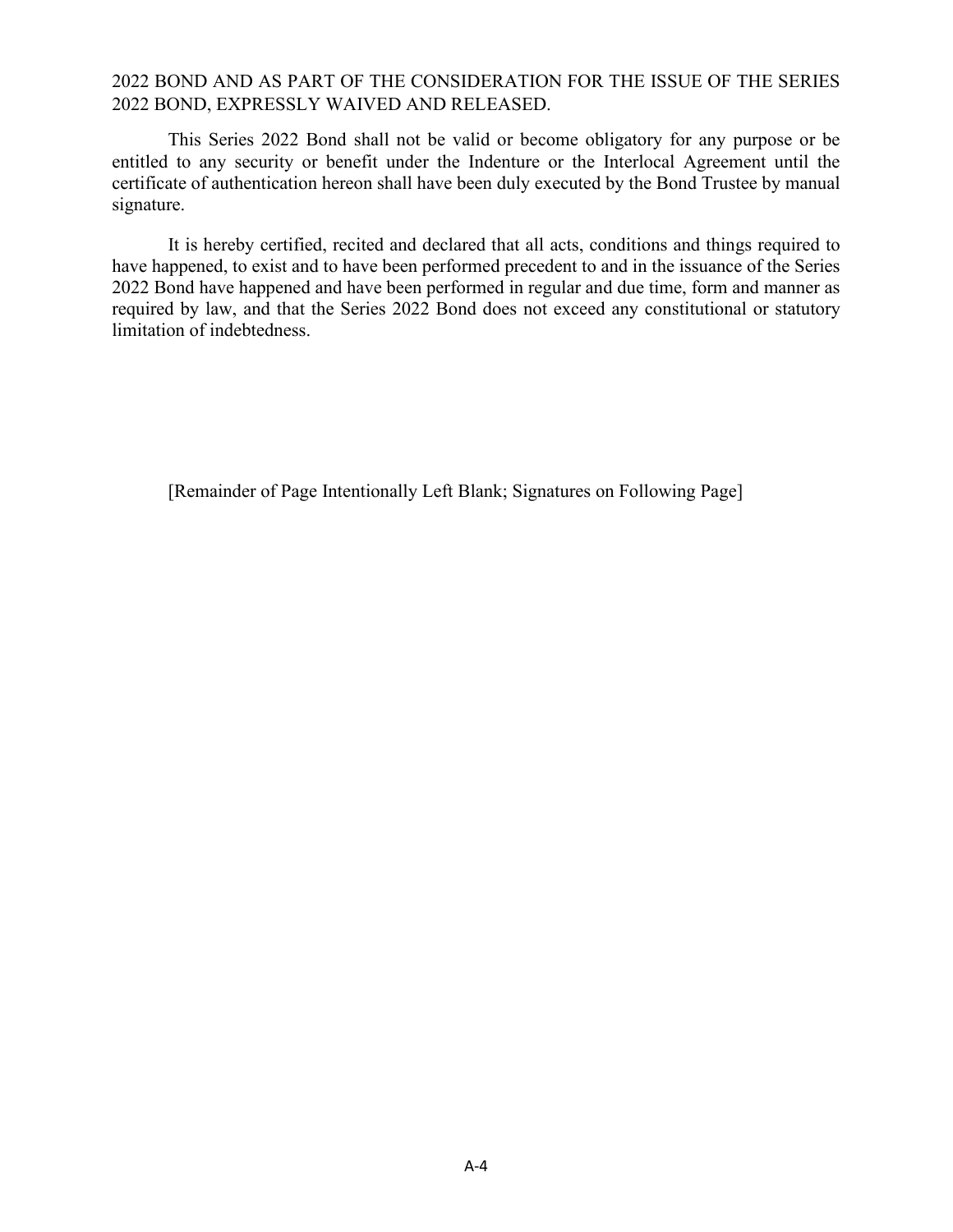IN WITNESS WHEREOF, as provided by the Act, the ECONOMIC DEVELOPMENT GROWTH ENGINE INDUSTRIAL DEVELOPMENT BOARD OF THE CITY OF MEMPHIS AND COUNTY OF SHELBY, TENNESSEE has caused this Series 2022 Bond to be executed in its name and on its behalf by the signatures of its President and Secretary, all as of the dated date specified above.

### ECONOMIC DEVELOPMENT GROWTH ENGINE INDUSTRIAL DEVELOPMENT BOARD OF THE CITY OF MEMPHIS AND COUNTY OF SHELBY, TENNESSEE

| By:    |  |
|--------|--|
| Name:  |  |
| Title: |  |

ATTEST:

Secretary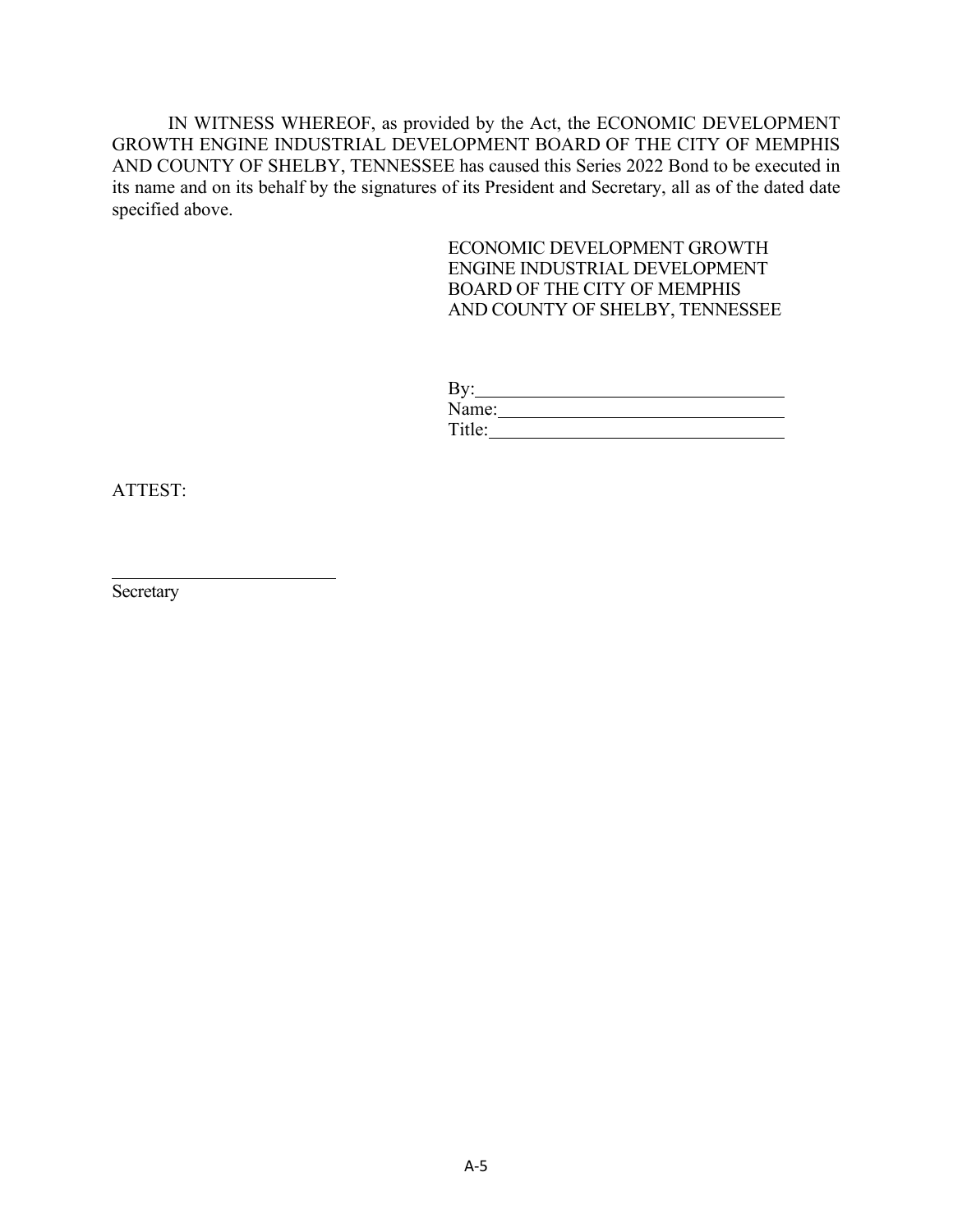# **CERTIFICATE OF AUTHENTICATION**

This Bond is one of the Bonds described in the within-mentioned Indenture.

Authentication Date: June \_\_\_, 2022.

REGIONS BANK, as Bond Trustee

By:

Authorized Officer